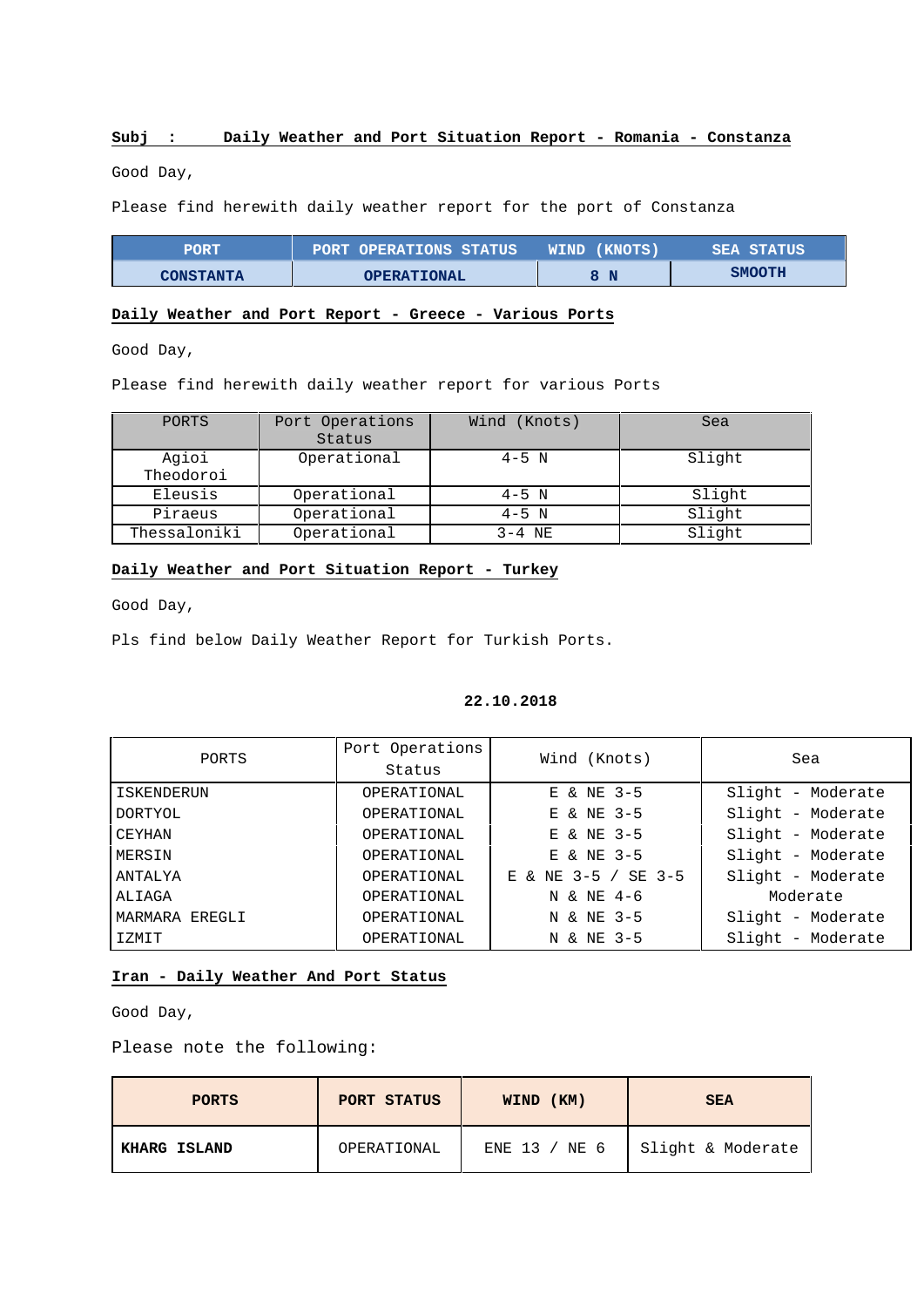| <b>ASALUYEH - SOUTH</b><br>PARS | OPERATIONAL | WNW 7<br>NW 8 / | Slight & Moderate |  |
|---------------------------------|-------------|-----------------|-------------------|--|
| <b>BANDAR ABBAS</b>             | OPERATIONAL | SSE 14 / NW 11  | Slight & Moderate |  |

**: DAILY WEATHER REPORT - RUSSIA - NOVOROSSIYSK**

GOOD DAY,

# **22/10/2018**

 $\overline{\text{WIND}: \ \text{NE}}$  => NW FORCE: 5-10 m/s, gusts up to 14 m/s PRECIPITATIONS: cloudly, possibility of rain SEA SWELL: 0.5-1.0 m AIR TEMP: +18 +20 C WATER TEMP: +19 C GALE WARNING: none

**NOVOROSSIYSK COMMERCIAL SEA PORT(JSC "NCSP")\*: EXPECTED TO BE OPEN FOR MOORING/LOADING OPERATIONS CPC-R TERMINAL: EXPECTED TO BE OPEN FOR MOORING/LOADING OPERATIONS**

#### **23/10/2018**

 $\overline{\text{WIND}: \text{W}} \equiv > \text{SE}$ , SW => W FORCE:  $1-4$  m/s PRECIPITATIONS: partly cloudly SEA SWELL: 0.1-0.3 m AIR TEMP: +15 +17 C WATER TEMP: +18 C GALE WARNING: none

**NOVOROSSIYSK COMMERCIAL SEA PORT(JSC "NCSP")\*: EXPECTED TO BE OPEN FOR MOORING/LOADING OPERATIONS CPC-R TERMINAL: EXPECTED TO BE OPEN FOR MOORING/LOADING OPERATIONS**

### **24/10/2018**

WIND: SW FORCE: 6-8 m/s, gusts up to 13 m/s PRECIPITATIONS: cloudly, rain SEA SWELL: 0.5-0.9 m AIR TEMP: +15 +17 C WATER TEMP: +18 C GALE WARNING: none

**NOVOROSSIYSK COMMERCIAL SEA PORT(JSC "NCSP"): EXPECTED TO BE OPEN FOR MOORING/LOADING OPERATIONS CPC-R TERMINAL: EXPECTED TO BE OPEN FOR MOORING/LOADING OPERATIONS**

#### **25/10/2018**

WIND: NW, W FORCE: 4-5 m/s, gusts up to 8 m/s PRECIPITATIONS: cloudly SEA SWELL: 0.4-0.7 m AIR TEMP: +9 +11 C WATER TEMP: +17 C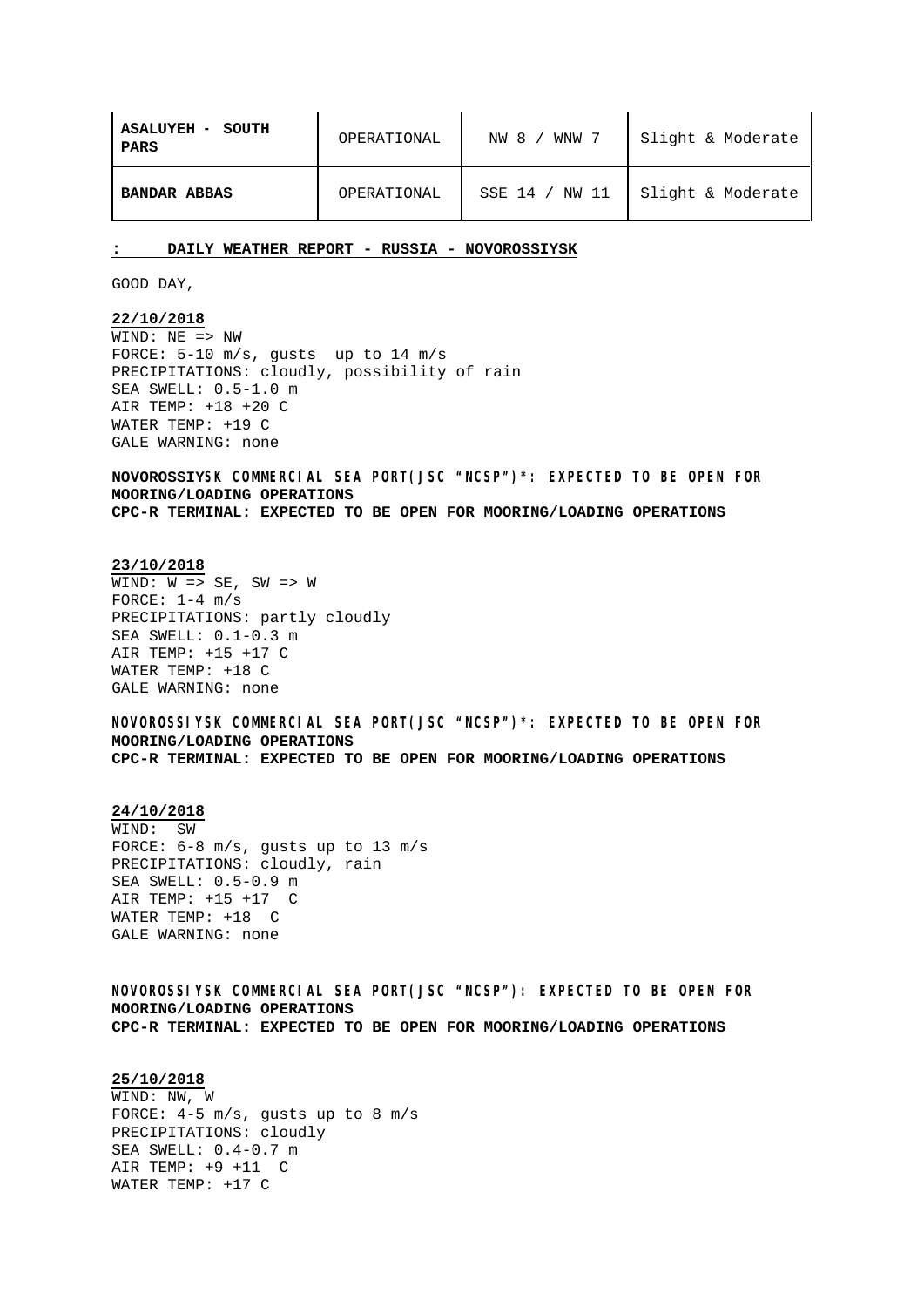GALE WARNING: not expected

**NOVOROSSIYSK COMMERCIAL SEA PORT(JSC "NCSP"): EXPECTED TO BE OPEN FOR MOORING/LOADING OPERATIONS CPC-R TERMINAL: EXPECTED TO BE OPEN FOR MOORING/LOADING OPERATIONS**

**\*FYI**

**NOVOROSSIYSK COMMERCIAL SEA PORT(JSC "NCSP") – INCLUDES:**

- **"SHESKHARIS" OIL TERMINAL - (BERTHS Nos.1, 1A, 2, 3, 6, 7);**
- **"NOVOROSSIYSK FUEL OIL TERMINAL" LLC.("NFOT" LLC) - (BERTHS Nos.25, 25A)**
- **"IPP" TERMINAL (JSC "IPP") - (BERTHS Nos.26, 27);**

#### **: DAILY WEATHER REPORT - RUSSIA - TUAPSE**

GOOD DAY,

**22/10/2018** WIND: S, SW FORCE: 7-12 m/s PRECIPITATIONS: cloudly, rain SEA SWELL: 0.8-1.3 m AIR TEMP: +20 +22 C WATER TEMP: +19 C GALE WARNING: none

**TUAPSE COMMERCIAL SEA PORT (JSC "TCSP")\*: EXPECTED TO BE OPEN FOR MOORING/LOADING OPERATIONS RN TERMINAL: EXPECTED TO BE OPEN FOR MOORING/LOADING OPERATIONS**

#### **23/10/2018**

WIND: SE, S, SW FORCE:  $6-9$  m/s PRECIPITATIONS: partly cloudly SEA SWELL: 1.0-1.5 m AIR TEMP: +16 +18 C WATER TEMP: +19 C GALE WARNING: none

**TUAPSE COMMERCIAL SEA PORT(JSC "TCSP")\*: EXPECTED TO BE OPEN FOR MOORING/LOADING OPERATIONS RN TERMINAL: EXPECTED TO BE OPEN FOR MOORING/LOADING OPERATIONS**

**24/10/2018** WIND: S, SW FORCE: 12-15 m/s, gusts up to 24 m/s PRECIPITATIONS: cloudly, rain SEA SWELL: 1.3-1.8 m AIR TEMP: +15 +17 C WATER TEMP: +18 C GALE WARNING: expected

**TUAPSE COMMERCIAL SEA PORT(JSC "TCSP"): EXPECTED TO BE OPEN FOR MOORING/LOADING OPERATIONS RN TERMINAL: EXPECTED TO BE OPEN FOR MOORING/LOADING OPERATIONS**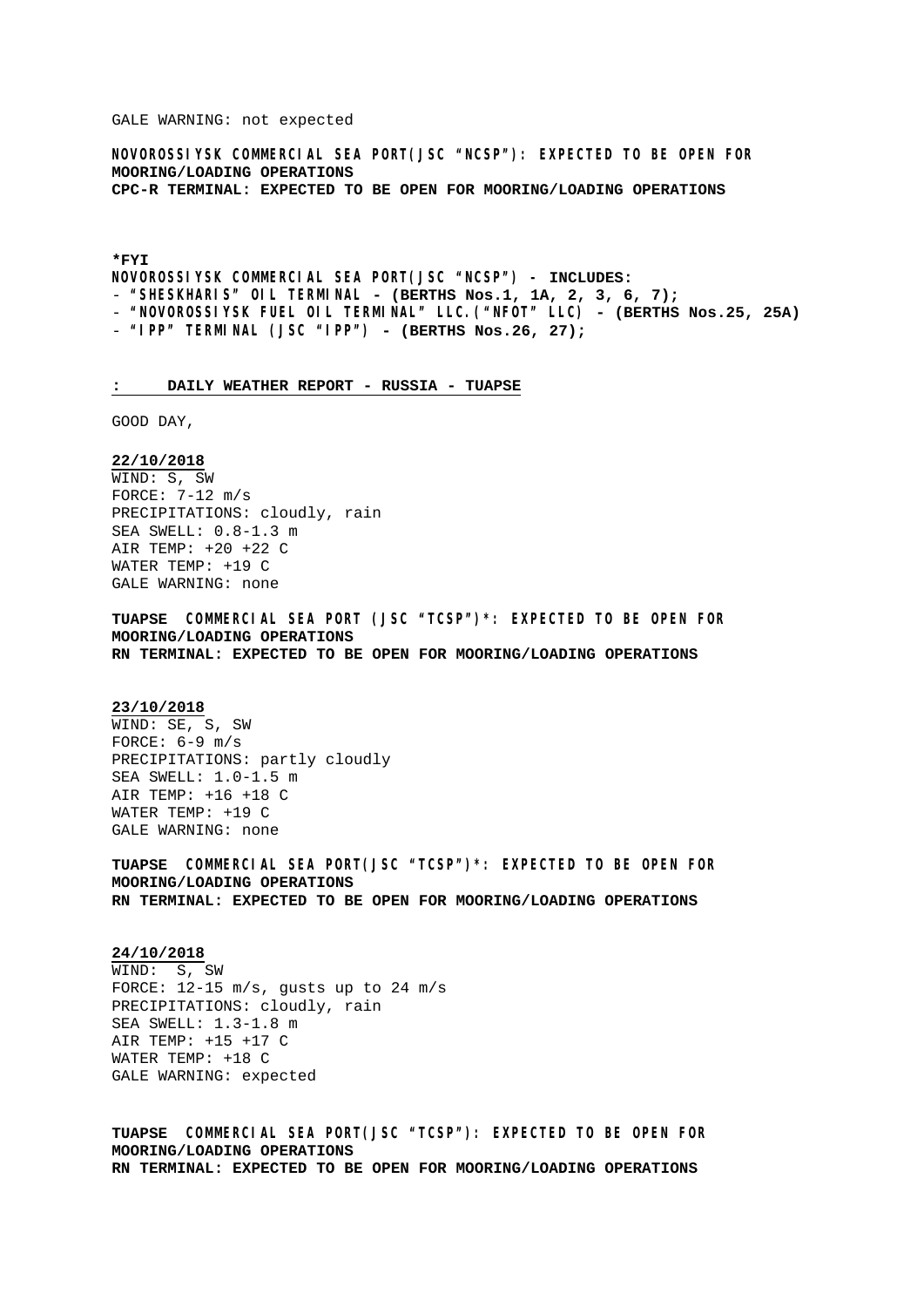**25/10/2018**  $\overline{\text{WIND}: \text{W}, \text{NW}, \text{NE}}$  => W, SW FORCE: 12-17 m/s PRECIPITATIONS: cloudly, rain SEA SWELL: 2.0-3.0 m AIR TEMP: +11 +13 C WATER TEMP: +18 C GALE WARNING: expected

**TUAPSE COMMERCIAL SEA PORT(JSC "TCSP"): EXPECTED TO BE OPEN FOR MOORING/LOADING OPERATIONS RN TERMINAL: EXPECTED TO BE OPEN FOR MOORING/LOADING OPERATIONS**

**\*FYI TUAPSE COMMERCIAL SEA PORT(JSC "TCSP") – INCLUDES:** - **OIL TERMINAL - (BERTHS 1-6);** - **"RN- Morskoj Terminal Tuapse" LLC. - (BERTHS 1A, 1B)**

# **Daily Weather Report - Gibraltar**

Good Day,

Please note here below the daily weather forecast and a congestion report.

#### **Congestion:**

At the moment there are **2 vessel (s)** on the waiting list to enter Gibraltar Port

Qte:

#### Waiting

Please note: Only the initial reason for delay is shown. Vessel movements are subject to weather conditions, bunker barge readiness and unforeseen circumstances. The Gibraltar Port Authority reserves the right to change the order of vessel entry with operational requirements.

| Vessel                            |           | Suppliers Reason for delay                                        |
|-----------------------------------|-----------|-------------------------------------------------------------------|
| Star N. (IMO<br>9411135)          |           | Peninsula Bunker barge is not ready                               |
| Georgios Alexios<br>(IMO 9192624) | Peninsula | Berth currently unavailable due to<br>bunker supplier's operation |